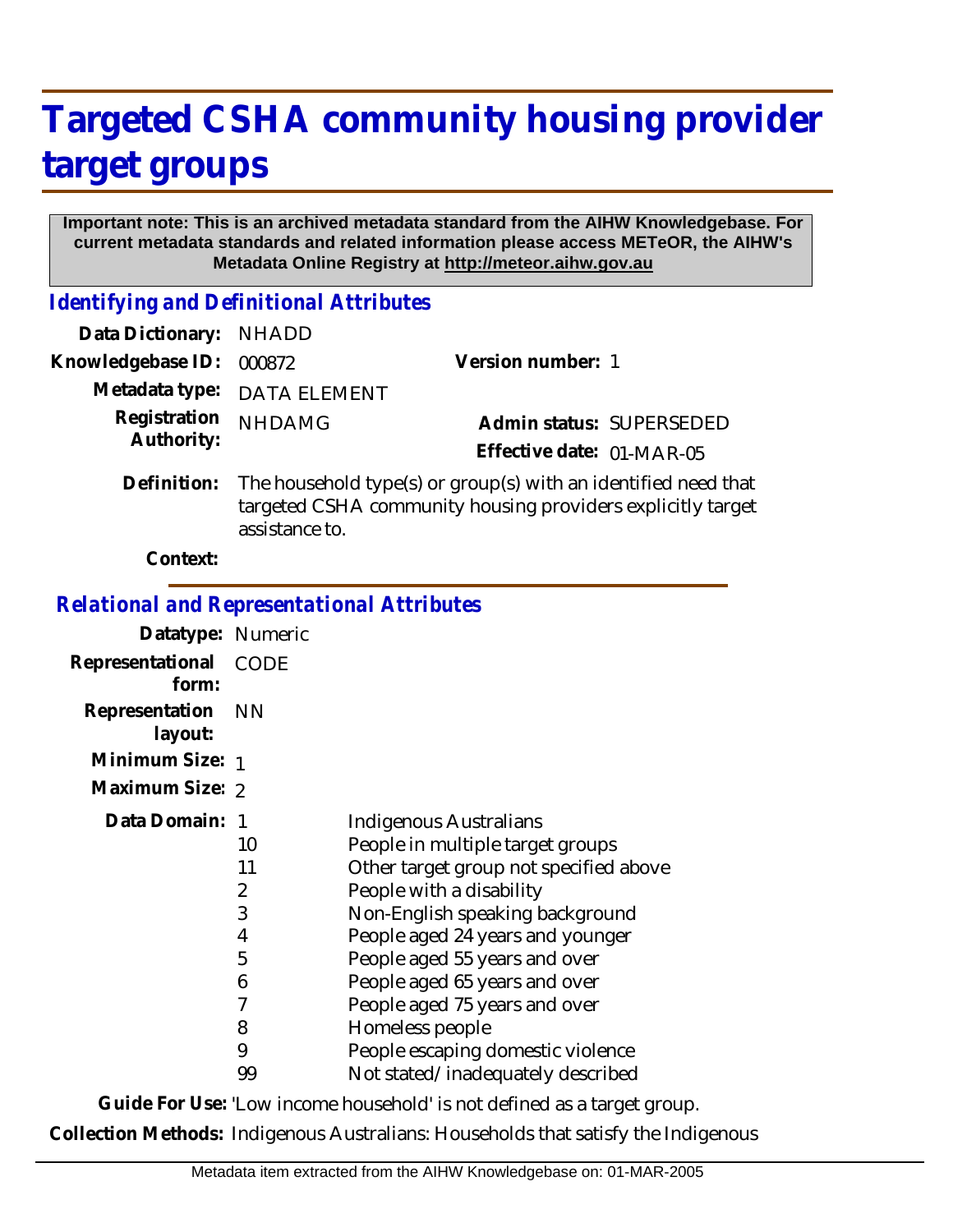household definition. For more information see the definition of Indigenous household in this dictionary.

People with a disability: Households that contain a person who has a disability. For more information see the definition of Disability grouping - Australian national in this dictionary.

People from non-English speaking background: Households that contain a member from a non-English speaking background. Persons from a non-English speaking background are defined as persons born overseas and have a first language other than English, or one of their parents have those characteristics (ABS 1997:2). Age related target groups: Households where the principal tenant is aged:

- 24 years and under;
- 55 years and over;
- 65 years and over;
- 75 years and over.

Principal tenant is defined as the person or principal person whose name appears on the tenancy agreement. Where this is not clear, it should be the person who is responsible for rental payments. Providers who target older age related target groups (eg exclude the 24 years and under inclusive target group) should be counted in one target group only. For example, providers who target to 65yrs and over should be counted in the 65yr and over category only; do not also count these providers in the 75 yrs and over category. Note that household level data counts only two age related categories 24 years and under and 65 years and older. Homeless people: Homeless, for the purpose of the CSHA national standard, is defined as an applicant with no housing or an applicant residing in temporary or emergency accommodation at the time of housing allocation. It includes applicants who lived in accommodation provided by a SAAP agency or some other form of emergency accommodation; or were totally without permanent shelter (e.g. wandered from place to place, slept out on the street); or lived in shelter that was unlawful such as those who were forced to squat in derelict buildings; or stayed temporarily with friends or relatives in the short term.

People escaping domestic violence: Applicants living in a situation that place their life or safety at risk. This includes situations where people were subject to domestic violence; sexual/emotional abuse; child abuse; or at risk of violence or who feared for their safety in the home environment. Violence is defined as any incident involving the occurrence, attempt or threat of either physical or sexual assault. Physical assault involves the use of physical force with the intent to harm or frighten a person. The threat to harm should only be included if it is believed the harm is likely to be